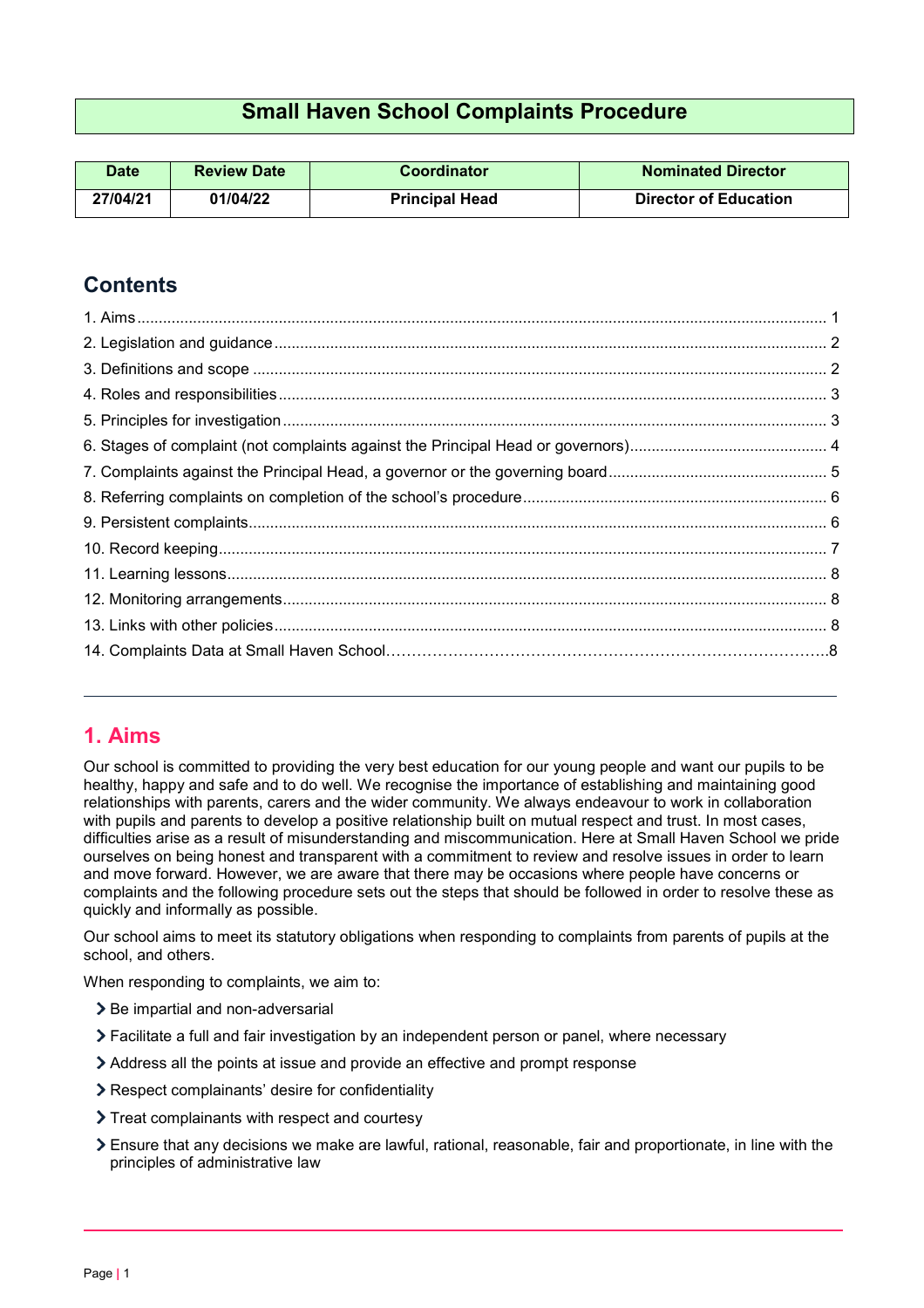Xeep complainants informed of the progress of the complaints process

Consider how the complaint can feed into school improvement evaluation processes

We try to resolve concerns or complaints by informal means wherever possible. Where this is not possible, formal procedures will be followed.

The school will aim to give the complainant the opportunity to complete the complaints procedure in full.

To support this, we will ensure we publicise the existence of this policy and make it available on the school website.

Throughout the process, we will be sensitive to the needs of all parties involved, and make any reasonable adjustments needed to accommodate individuals.

# <span id="page-1-0"></span>**2. Legislation and guidance**

This document meets the requirements of section 35 of the schedule to [the Education \(Non-Maintained](http://www.legislation.gov.uk/uksi/2011/1627/schedule/made)  [Special Schools\) \(England\) Regulations 2011,](http://www.legislation.gov.uk/uksi/2011/1627/schedule/made) which states that non-maintained special schools must have and make available a written procedure to deal with complaints relating to their school.

It also refers to [good practice guidance on setting up complaints procedures](https://www.gov.uk/government/publications/school-complaints-procedures) from the Department for Education (DfE).

## <span id="page-1-1"></span>**3. Definitions and scope**

### **3.1 Definitions**

The DfE guidance explains the difference between a concern and a complaint:

- A **concern** is defined as "an expression of worry or doubt over an issue considered to be important for which reassurances are sought". The school will resolve concerns through day-to-day communication as far as possible
- A **complaint** is defined as "an expression of dissatisfaction however made, about actions taken or a lack of action"

### **3.2 Scope**

The school intends to resolve complaints informally where possible, at the earliest possible stage.

There may be occasions when complainants would like to raise their concerns formally. This policy outlines the procedure relating to handling such complaints.

This policy does **not** cover complaints procedures relating to:

- > Admissions
- Statutory assessments of special educational needs (SEN)
- > Safequarding matters
- > Exclusion
- Whistle-blowing
- > Staff grievances
- > Staff discipline

Please see our separate policies for procedures relating to these types of complaint.

Anyone can make a complaint about the facilities or services we provide. Our complaints policy & procedure is not limited to the parents or carers of current pupils. Complaints about services provided by other providers who use school premises or facilities should be directed to the provider concerned.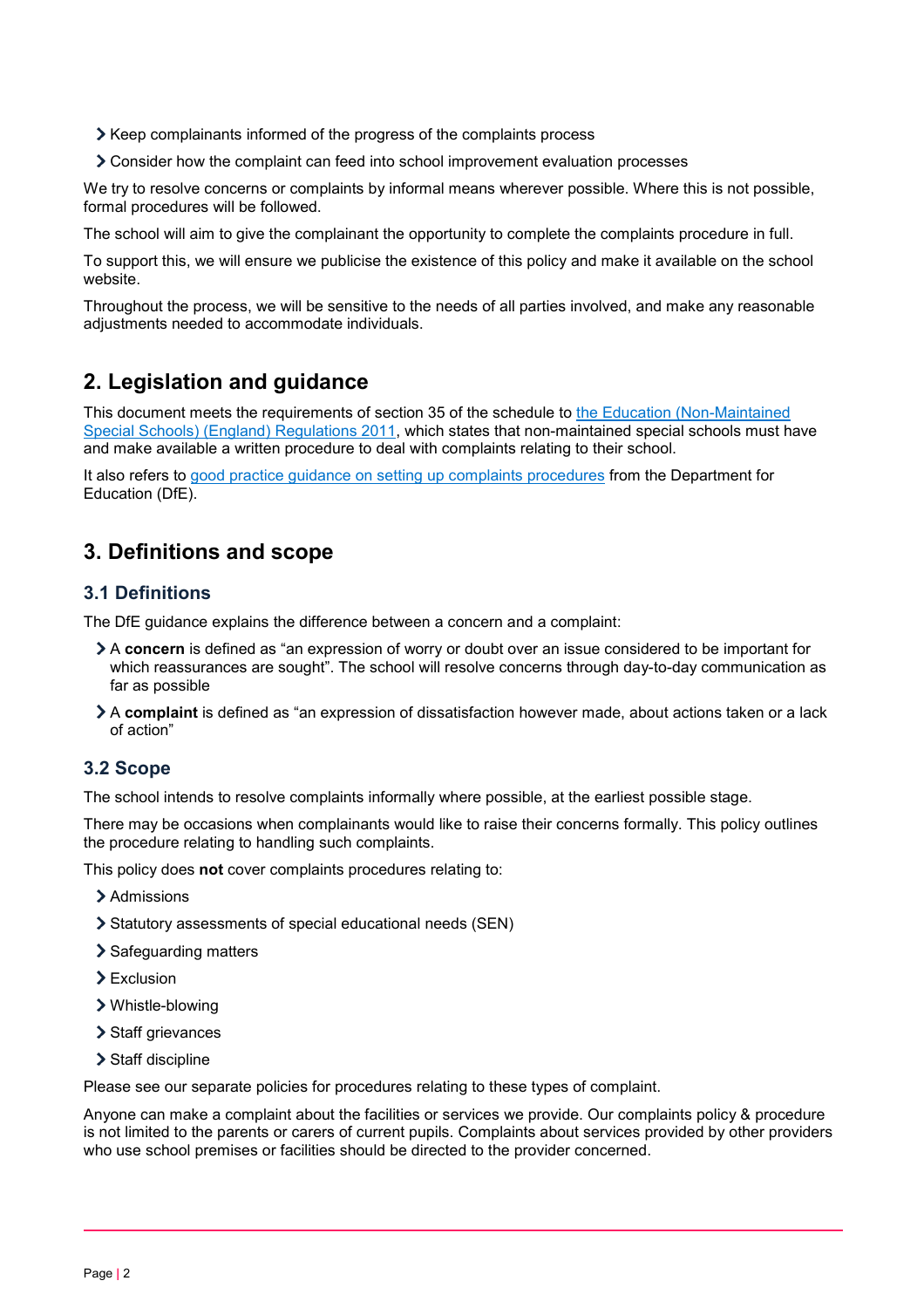## <span id="page-2-0"></span>**4. Roles and responsibilities**

### **4.1 The complainant**

The complainant will get a more effective and timely response to their complaint if they:

- > Follow these procedures
- Co-operate with the school throughout the process, and respond to deadlines and communication promptly
- > Treat all those involved with respect
- Not publish details about the complaint on social media

### **4.2 The investigator**

An individual will be appointed to look into the complaint, and establish the facts. They will:

- Interview all relevant parties, keeping notes
- Consider records and any written evidence and keep these securely
- Prepare a comprehensive report to the Principal Head or Director of Education (Complaints committee) which includes the facts and potential solutions

### **4.3 Office administrator**

The administrator will:

- Be the contact point for the complainant and the complaints committee, including circulating the relevant papers and evidence before complaints committee meetings
- Arrange the complaints hearing
- Record and circulate the minutes and outcome of the hearing

### **4.4 Committee chair**

The committee chair will:

- Chair the meeting, ensuring that everyone is treated with respect throughout
- Make sure all parties see the relevant information, understand the purpose of the committee, and are allowed to present their case

## <span id="page-2-1"></span>**5. Principles for investigation**

When investigating a complaint, we will try to clarify:

- What has happened
- Who was involved
- What the complainant feels would put things right

### **5.1 Time scales**

The complainant must raise the complaint within 3 months of the incident. If the complaint is about a series of related incidents, they must raise the complaint within 3 months of the last incident.

We will consider exceptions to this time frame in circumstances where there were valid reasons for not making a complaint at that time and the complaint can still be investigated in a fair manner for all involved.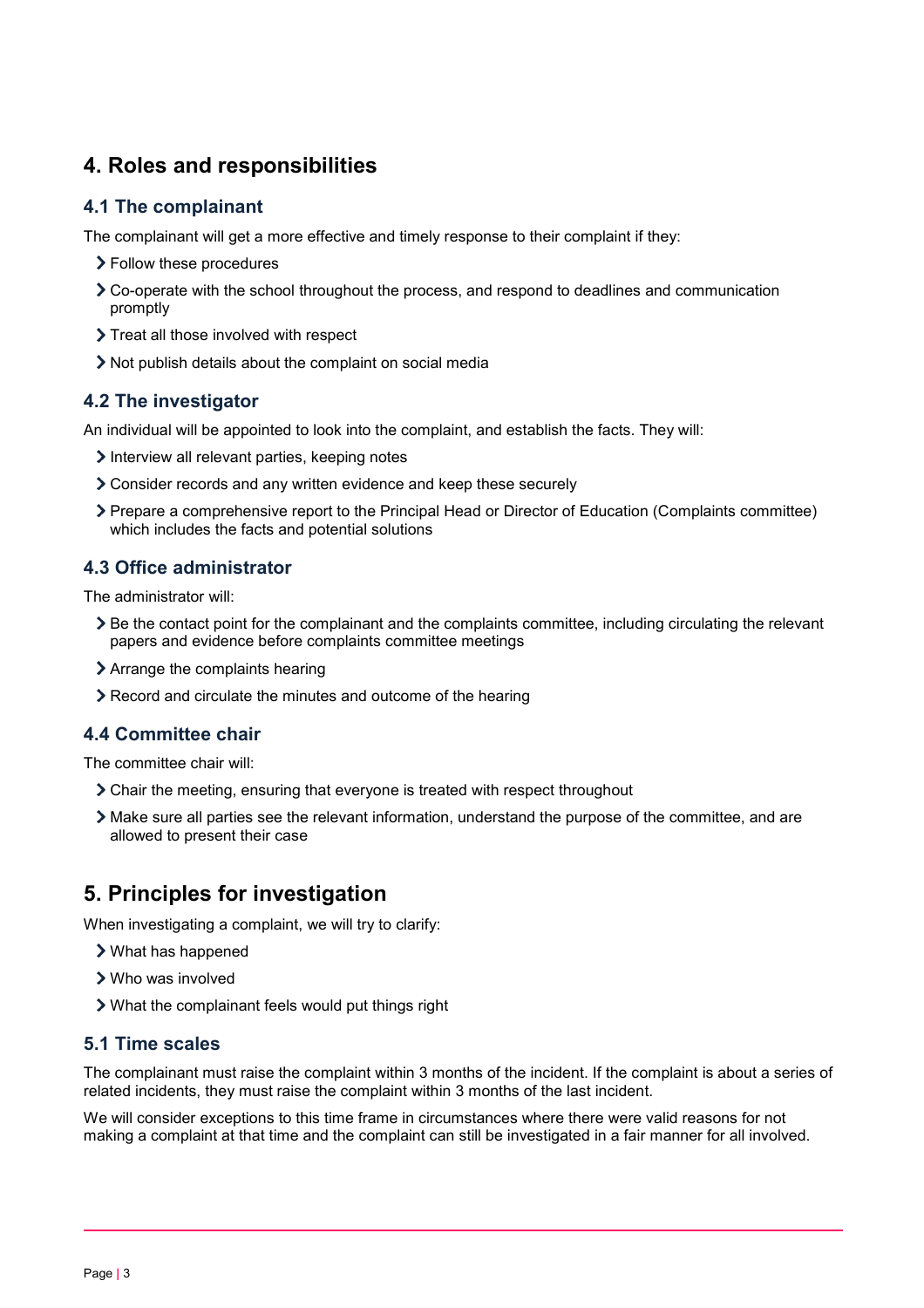When complaints are made out of term time, we will consider them to have been received on the next school day.

If at any point we cannot meet the time scales we have set out in this policy, we will:

- Set new time limits with the complainant
- Send the complainant details of the new deadline and explain the delay

## <span id="page-3-0"></span>**6. Stages of complaint (not complaints against the Principal Head or directors)**

Small Haven School has at least 3 stages to the complaints procedure: an informal stage, a formal stage and review by an independent individual, if necessary. The procedure sets out clear timescales for the management of the complaint.

#### **6.1 Stage 1: informal**

The school will take informal concerns seriously and make every effort to resolve the matter quickly. It may be the case that the provision or clarification of information will resolve the issue.

The complainant should raise the complaint as soon as possible with the relevant member of staff or the Principal Head as appropriate, either in person or by letter, telephone or email. If the complainant is unclear who to contact or how to contact them, they should contact the school office on 01843 597088.

The school will acknowledge informal complaints within 3 school days, and investigate and provide a response within 5 school days.

The informal stage may involve a meeting between the complainant and the relevant staff, if required.

If the complaint is not resolved informally, it will be escalated to a formal complaint.

#### **6.2 Stage 2: formal**

Formal complaints can be raised:

- > By letter or email
- **>** Over the phone
- $\sum$  In person
- By a third party acting on behalf of the complainant

The complainant should provide details such as relevant dates, times, and the names of witnesses of events, alongside copies of any relevant documents, and what they feel would resolve the complaint.

If complainants need assistance raising a formal complaint, they can contact the school office on 01843 597088.

The Principal Head (or designated member of the senior leadership team) will call a meeting to clarify concerns, and seek a resolution. The complainant may be accompanied to this meeting, and should inform the school of the identity of their companion in advance.

In certain circumstances, the school may need to refuse a request for a particular individual to attend any such meeting – for example, if there is a conflict of interest. If this is the case, the school will notify the complainant as soon as they are aware, so that the complainant has the opportunity to arrange alternative accompaniment.

The Principal Head (or other person appointed by the Principal Head for this purpose) will then conduct their own investigation. The written conclusion of this investigation will be sent to the complainant within 15 school days.

If the complainant wishes to proceed to the next stage of the procedure, they should inform the the school administrator, within 5 school days.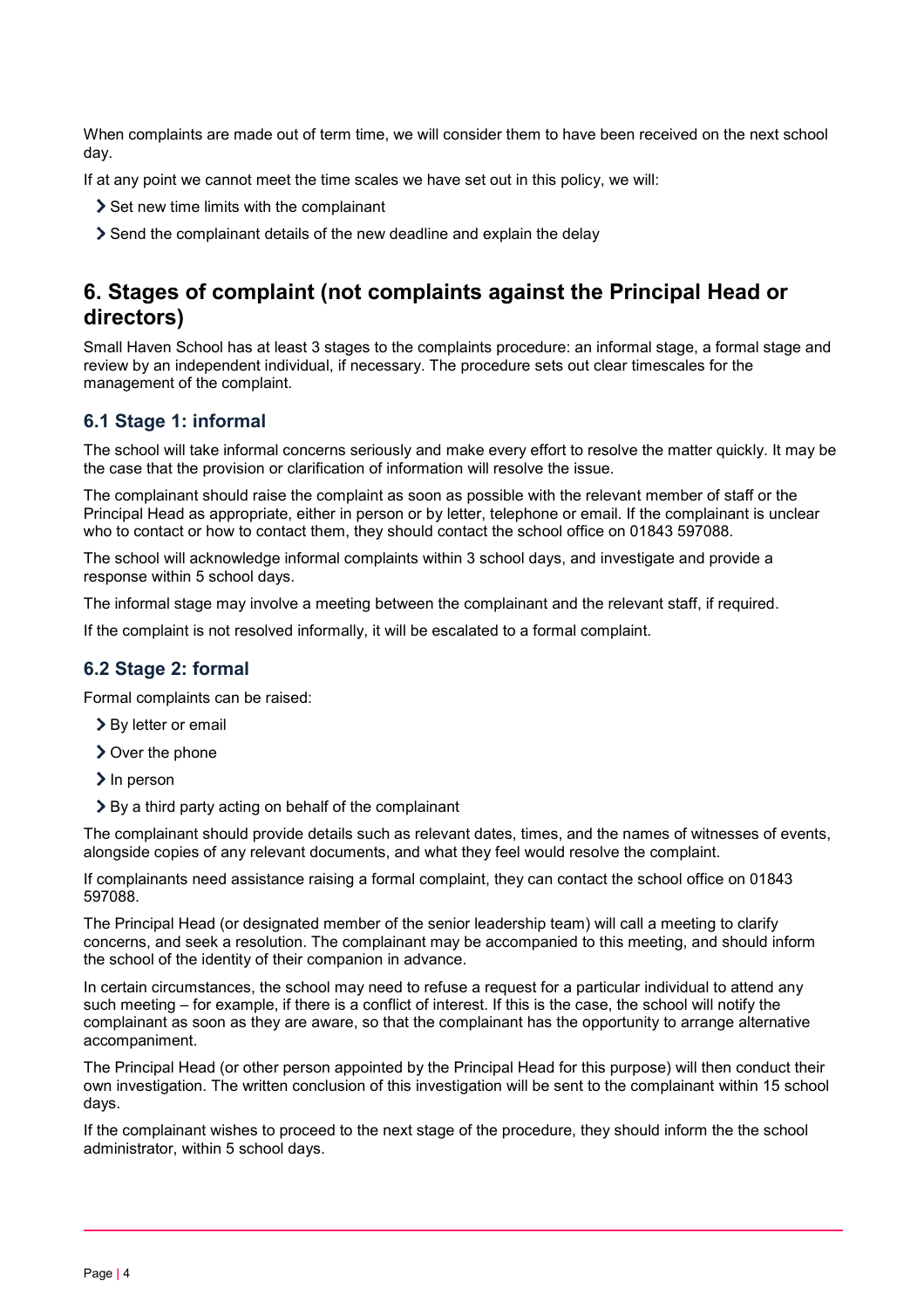#### **How to escalate a complaint**

Complaints can be escalated by contacting the School Administrator:

- > By letter or email
- > Over the phone
- $\sum$  In person
- Through a third party acting on behalf of the complainant

The administrator will need the details of the complaint as set out above, as well as details from the complainant on how they feel the previous stage of the procedure has not addressed their complaint sufficiently, and what they feel would resolve the complaint.

The written conclusion of this investigation will be sent to the complainant within 15 school days.

If the complainant wishes to proceed to the next stage of the procedure, they should inform the school administrator in writing within 5 school days. Requests received outside of this time frame will be considered in exceptional circumstances.

The administrator will acknowledge receipt of the request within 5 school days.

### **6.3 Stage 3: submit the complaint to an independent reviewer**

The independent reviewer is appointed by or on behalf of the Director. This person must not, at any time, have been a governor of the school, or a member of staff or supply staff at the school, and must not have been the parent of a registered or former registered pupil at the school. They must also not have been directly involved in any matter detailed in the complaint.

The independent reviewer will convene a review meeting with the complainant and representatives from the school, as appropriate. Each will have an opportunity to set out written or oral submissions prior to the meeting.

At the meeting, each individual will have the opportunity to give statements and present their evidence, and witnesses will be called as appropriate to present their evidence.

The independent reviewer, the complainant and the school representative(s) will be given the chance to ask and reply to questions.

The complainant, Director and Principal Head, and where relevant, the subject of the complaint, will be given a copy of the findings and recommendations made by the independent person.

The school will inform those involved of the decision in writing within 3 school days.

# <span id="page-4-0"></span>**7. Complaints against the Principal Head or Director**

### **7.1 Stage 1: informal**

Complaints made against the Principal Head or Director should be directed to the school administrator, Jodie Wonford, in the first instance. From there, a suitably-skilled member of the middle management team would be appointed to support attempts for an informal resolution of the issue.

## **7.2 Stage 2: formal**

If the complaint is unable to be resolved informally, then an independent investigator will carry out the steps in stage 2 (set out in section 6 above). They will be appointed by a member of the SLT and will write a formal response at the end of their investigation.

### **7.3 Stage 3: Review**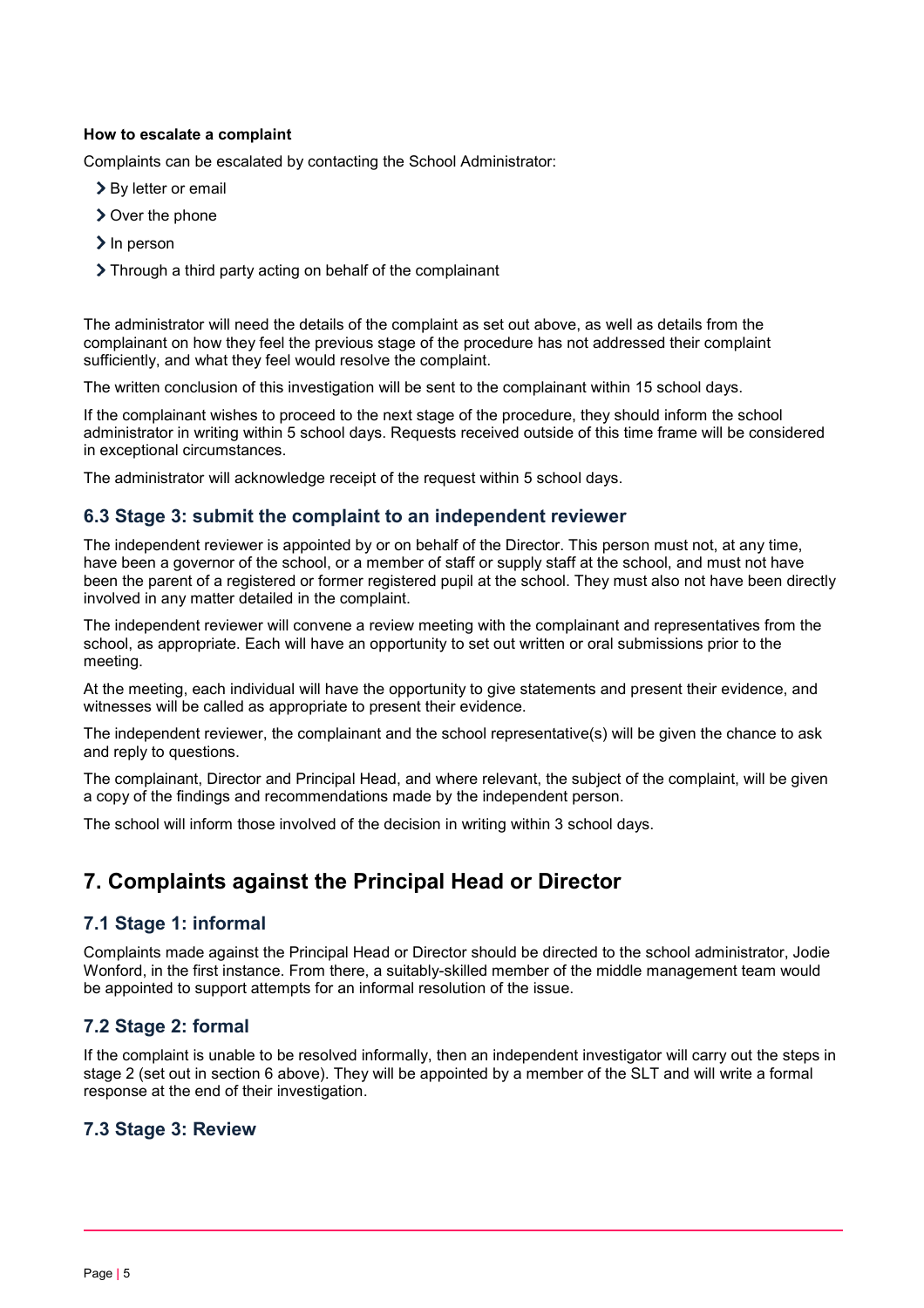If the complainant is dissatisfied with the outcome and wishes to escalate the process further, they must submit details on how they feel the previous stage of the procedure has not addressed their complaint sufficiently, and what they feel would resolve the complaint. An additional independent investigator will be appointed to carry out the steps at stage 3 **(set out in section 6 above).**

## <span id="page-5-0"></span>**8. Referring complaints on completion of the school's procedure**

If the complainant is unsatisfied with the outcome of the school's complaints procedure and the complaint is regarding the school not meeting standards set by the DfE in any of the following areas, the complainant can refer their complaint to the DfE:

- Education
- > Pupil welfare and health and safety
- > School premises
- > Staff suitability
- Making information available to parents
- The spiritual, moral, social or cultural development of pupils

The DfE will consider reports of a major failure to meet the standards. Where appropriate, it can arrange an emergency inspection to look at pupil welfare and health and safety, and make sure that the school deals with serious failings.

For more information or to refer a complaint, see the following webpage:

<https://www.gov.uk/complain-about-school>

## <span id="page-5-1"></span>**9. Persistent complaints**

### **9.1 Unreasonably persistent complaints**

Most complaints raised will be valid, and therefore we will treat them seriously. However, a complaint may become unreasonable if the person:

- Has made the same complaint before, and it's already been resolved by following the school's complaints procedure
- Makes a complaint that is obsessive, persistent, harassing, prolific, defamatory or repetitive
- > Knowingly provides false information
- $\geq$  Insists on pursuing a complaint that is unfounded, or out of scope of the complaints procedure
- Pursues a valid complaint, but in an unreasonable manner e.g. refuses to articulate the complaint, refused to co-operate with this complaints procedure, or insists that the complaint is dealt with in ways that are incompatible with this procedure and the time frames it sets out
- Changes the basis of the complaint as the investigation goes on
- Makes a complaint designed to cause disruption, annoyance or excessive demands on school time
- Seeks unrealistic outcomes, or a solution that lacks any serious purpose or value

#### **Steps we will take**

We will take every reasonable step to address the complainant's concerns, and give them a clear statement of our position and their options. We will maintain our role as an objective arbiter throughout the process, including when we meet with individuals. We will follow our complaints procedure as normal (as outlined above) wherever possible.

It the complainant continues to contact the school in a disruptive way, we may put communications strategies in place. We may:

Sive the complainant a single point of contact via an email address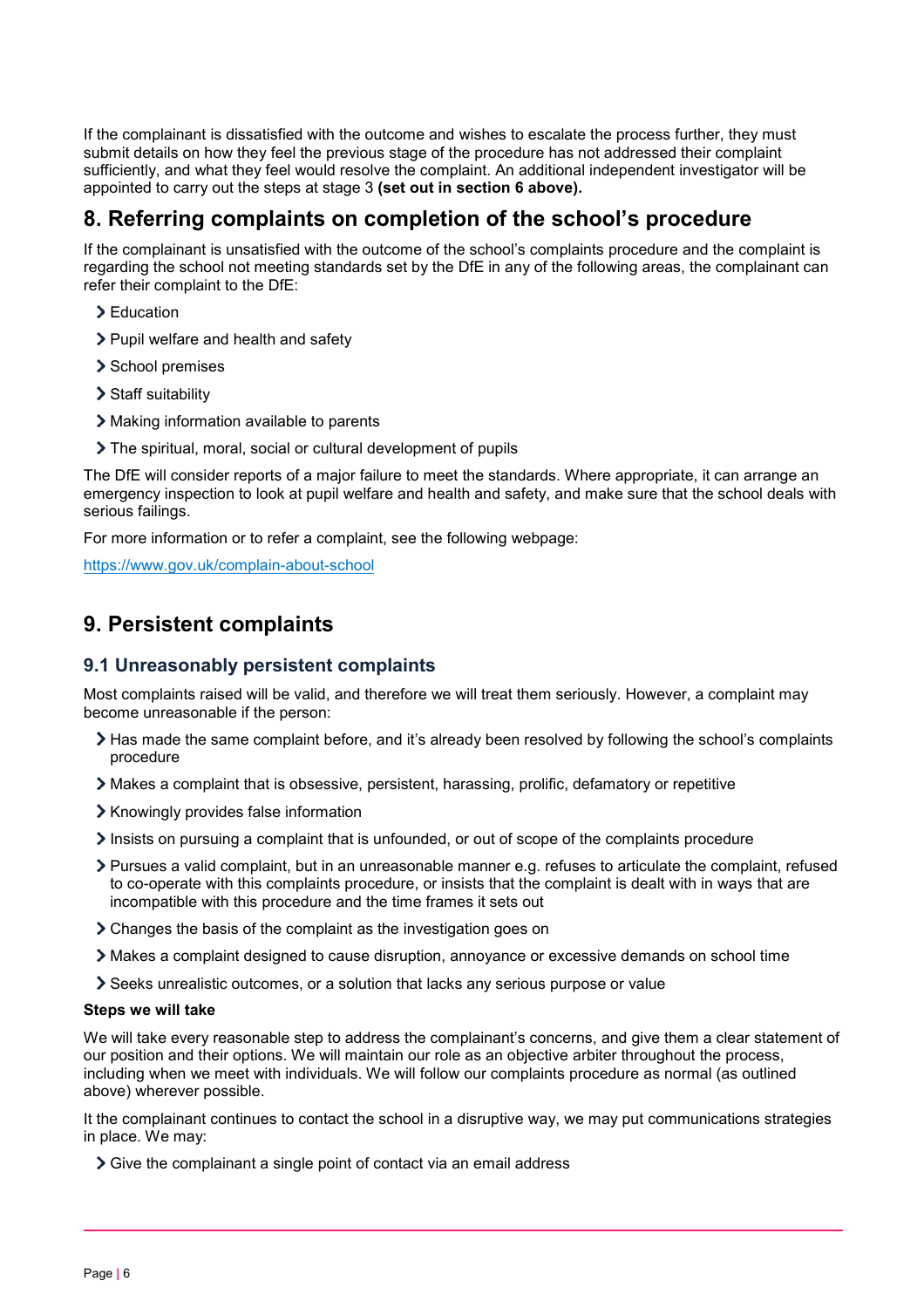- Limit the number of times the complainant can make contact, such as a fixed number per term
- Ask the complainant to engage a third party to act on their behalf, such as [Citizens Advice](https://www.citizensadvice.org.uk/)
- > Put any other strategy in place as necessary

#### **Stopping responding**

We may stop responding to the complainant when all of these factors are met:

- We believe we have taken all reasonable steps to help address their concerns
- We have provided a clear statement of our position and their options
- The complainant contacts us repeatedly, and we believe their intention is to cause disruption or inconvenience

Where we stop responding, we will inform the individual that we intend to do so. We will also explain that we will still consider any new complaints they make.

In response to any serious incident of aggression or violence, we will immediately inform the police and communicate our actions in writing. This may include barring an individual from our school site.

### **9.2 Duplicate complaints**

If we have resolved a complaint under this procedure and receive a duplicate complaint on the same subject from a partner, family member or other individual, we will assess whether there are aspects that we hadn't previously considered, or any new information we need to take into account.

If we are satisfied that there are no new aspects, we will:

- Tell the new complainant that we have already investigated and responded to this issue, and the local process is complete
- Direct them to the DfE if they are dissatisfied with our original handling of the complaint

If there are new aspects, we will follow this procedure again.

### **9.3 Complaint campaigns**

Where the school receives a large volume of complaints about the same topic or subject, especially if these come from complainants unconnected with the school, the school may respond to these complaints by:

- $\triangleright$  Publishing a single response on the school website
- Sending a template response to all of the complainants

If complainants are not satisfied with the school's response, or wish to pursue the complaint further, the normal procedures will apply.

## <span id="page-6-0"></span>**10. Record keeping**

The school will record the progress of all complaints, including information about actions taken at all stages, the stage at which the complaint was resolved, and the final outcome. The records will also include copies of letters and emails, and notes relating to meetings and phone calls.

This material will be treated as confidential and held centrally, and will be viewed only by those involved in investigating the complaint or on the review panel.

This is except where the secretary of state (or someone acting on their behalf) or the complainant requests access to records of a complaint through a freedom of information (FOI) request or through a subject access request under the terms of the Data Protection Act, or where the material must be made available during a school inspection.

Records of complaints will be kept securely, only for as long as necessary and in line with data protection legislation, our privacy notices and record retention schedule.